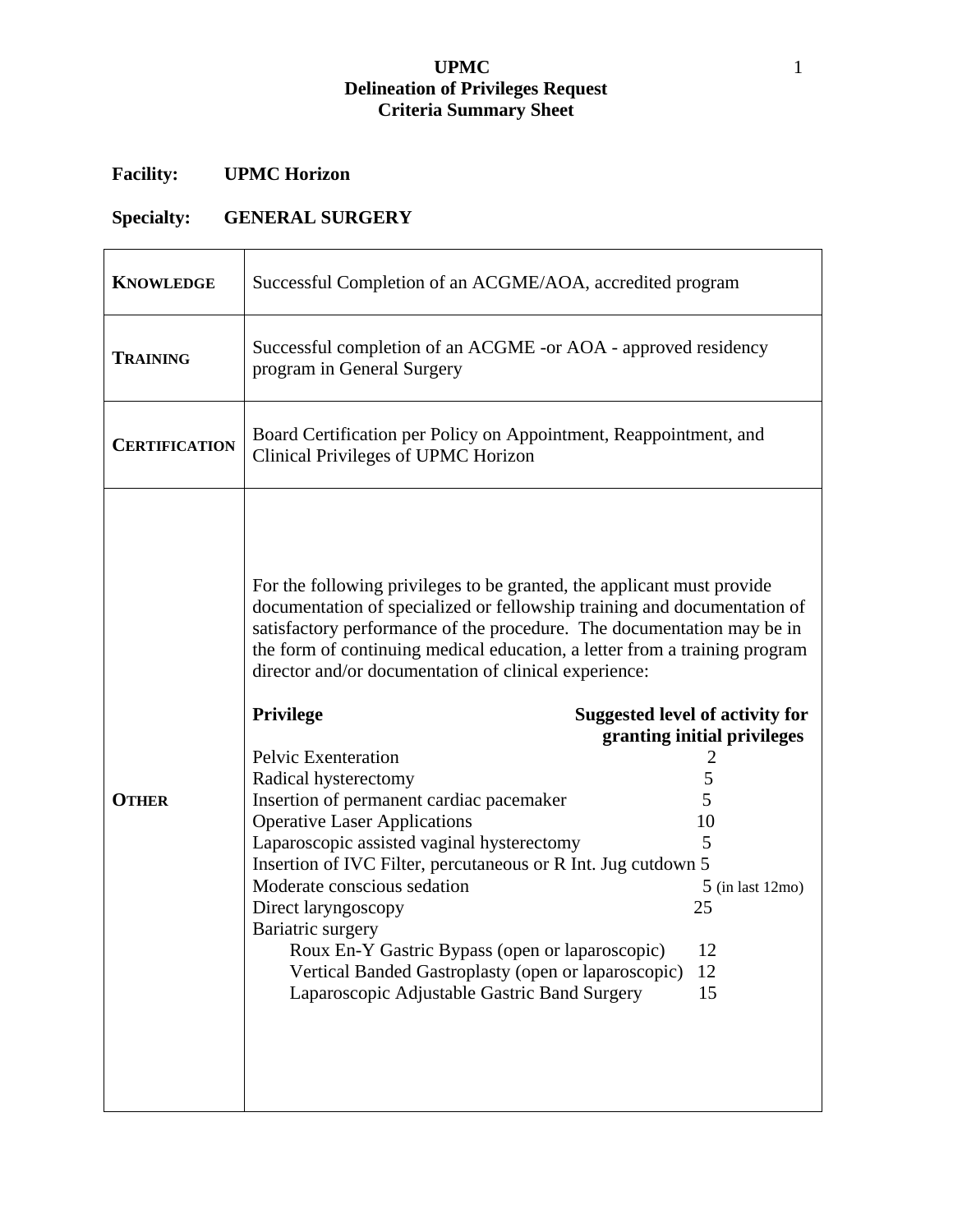For the following privileges to be granted, the applicant must provide documentation of specialized or fellowship training and documentation of satisfactory performance of the procedure. The documentation may be in the form of continuing medical education, a letter from a training program director and/or documentation of clinical experience:

| <b>Privilege</b>                                                              | <b>Suggested level of activity for</b><br>granting initial privileges |
|-------------------------------------------------------------------------------|-----------------------------------------------------------------------|
| <b>Gastrointestinal Endoscopy Procedures</b>                                  |                                                                       |
| - Esophagogastroduodenoscopy                                                  | 50                                                                    |
| with or without biopsy EGD                                                    |                                                                       |
| - with polypectomy (15 EGD's to include                                       |                                                                       |
| polypectomy procedure)                                                        | plus 15                                                               |
| - Esophageal Bougie (except pneumatic dilatation)                             | 10                                                                    |
| - Sigmoidoscopy with polypectomy                                              |                                                                       |
| - (15 sigmoidoscopies to include                                              | plus 15                                                               |
| polypectomy procedure)                                                        |                                                                       |
| - Colonoscopy with or without biopsy                                          | 50                                                                    |
| - Colonoscopy with polypectomy                                                | plus 15                                                               |
| (15 colonoscopies to include polypectomy procedure)                           |                                                                       |
| <b>Respiratory tract Endoscopy Procedures</b>                                 |                                                                       |
| - Bronchoscopy, including diagnostic                                          | 100                                                                   |
| with/without biopsy                                                           |                                                                       |
| ш                                                                             | Surgeons requesting laparoscopic bariatric privileges must have the   |
| skills and experience necessary to convert to and perform the open            |                                                                       |
| bariatric procedure and have privileges for advanced laparoscopic<br>surgery. |                                                                       |
| <b>BARIATRIC SURGERY</b>                                                      |                                                                       |
|                                                                               |                                                                       |
| <b>Training:</b> Applicant must be able to demonstrate successful<br>٠        |                                                                       |
| completion of an approved residency program in General Surgery                |                                                                       |
| as well as successful completion of a formal or informal                      |                                                                       |
| preceptorship in open and/or laparoscopic bariatric surgery.                  |                                                                       |
| Applicants performing bariatric surgical procedures as part of their          |                                                                       |
| residency program should document the performance of at least 25              |                                                                       |
| open and laparoscopic bariatric surgical procedures during their              |                                                                       |
| general surgery residency (within the past three years).                      |                                                                       |
| <b>OR</b>                                                                     |                                                                       |
| <b>Required Previous Experience:</b> For each bariatric surgical              |                                                                       |
| procedure requested, the applicant must be able to demonstrate                |                                                                       |
| successful performance of at least 12 of each bariatric procedure,            |                                                                       |
| performed as the primary surgeon, in the last 12 months with                  |                                                                       |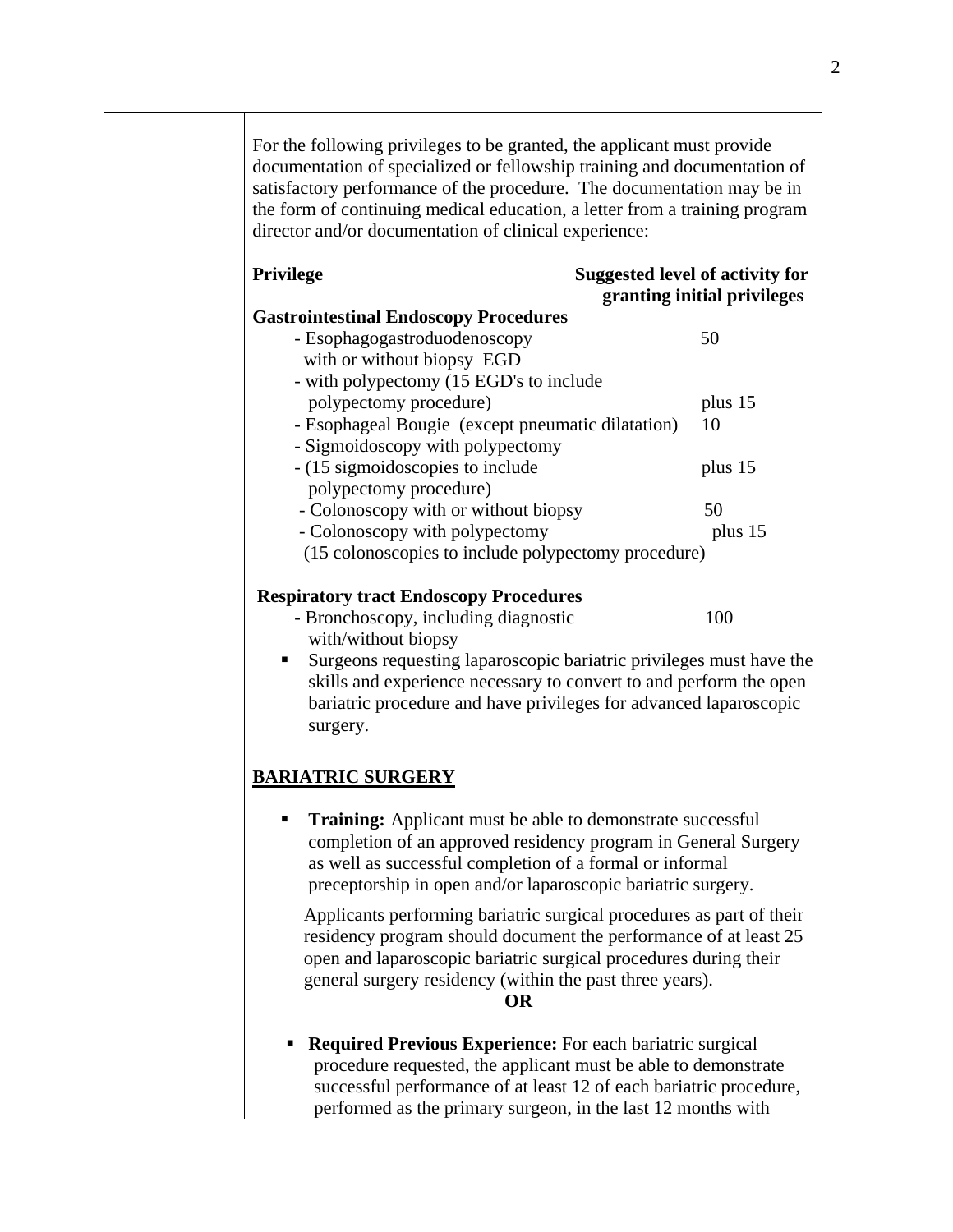satisfactory outcomes.

Applicants unable to demonstrate performance of the required number of procedures listed above will be required to participate as the first assistant in the appropriate number of procedures to meet the above requirement; then be proctored as the primary surgeon in 5 cases.

At the conclusion of the proctoring period, the proctoring physician will submit an evaluation of competency prior to the surgeon independently performing the procedure as the primary surgeon.

- **References:** A letter of reference must come from the director of the applicant's bariatric training course or from chief of surgery at the institution(s) where the applicant has performed open and/or laparoscopic bariatric procedures.
- When requesting bariatric surgery privileges, the applicant will be required to provide documentation that there is a process in place to provide appropriate patient follow-up in timeframes appropriate to the procedure performed, and must document a preoperative/post- operative collaborative treatment plan for the care of the morbidly obese patient that includes ancillary services such as dietary instruction, counseling, support groups, exercise training, and psychological assistance as needed.
- **Reappointment:** Renewal of each procedure will be based on unbiased, objective results of care according to the hospital's performance improvement program. Applicant must demonstrate maintained competence by having performed at least 12 surgical procedures in the past 12 months for each bariatric procedure for which privileges are requested with satisfactory outcomes.

 In addition, continuing education related to bariatric surgery will be required.

## **ADMINISTRATION OF MODERATE (CONSCIOUS) SEDATION**

*Documentation of all training and experience to perform the requested privilege must be supplied* 

*All qualifications and satisfactory patient outcomes must be validated in writing.* 

The applicant's training and experience must meet one of the following criteria prior to consideration of the request: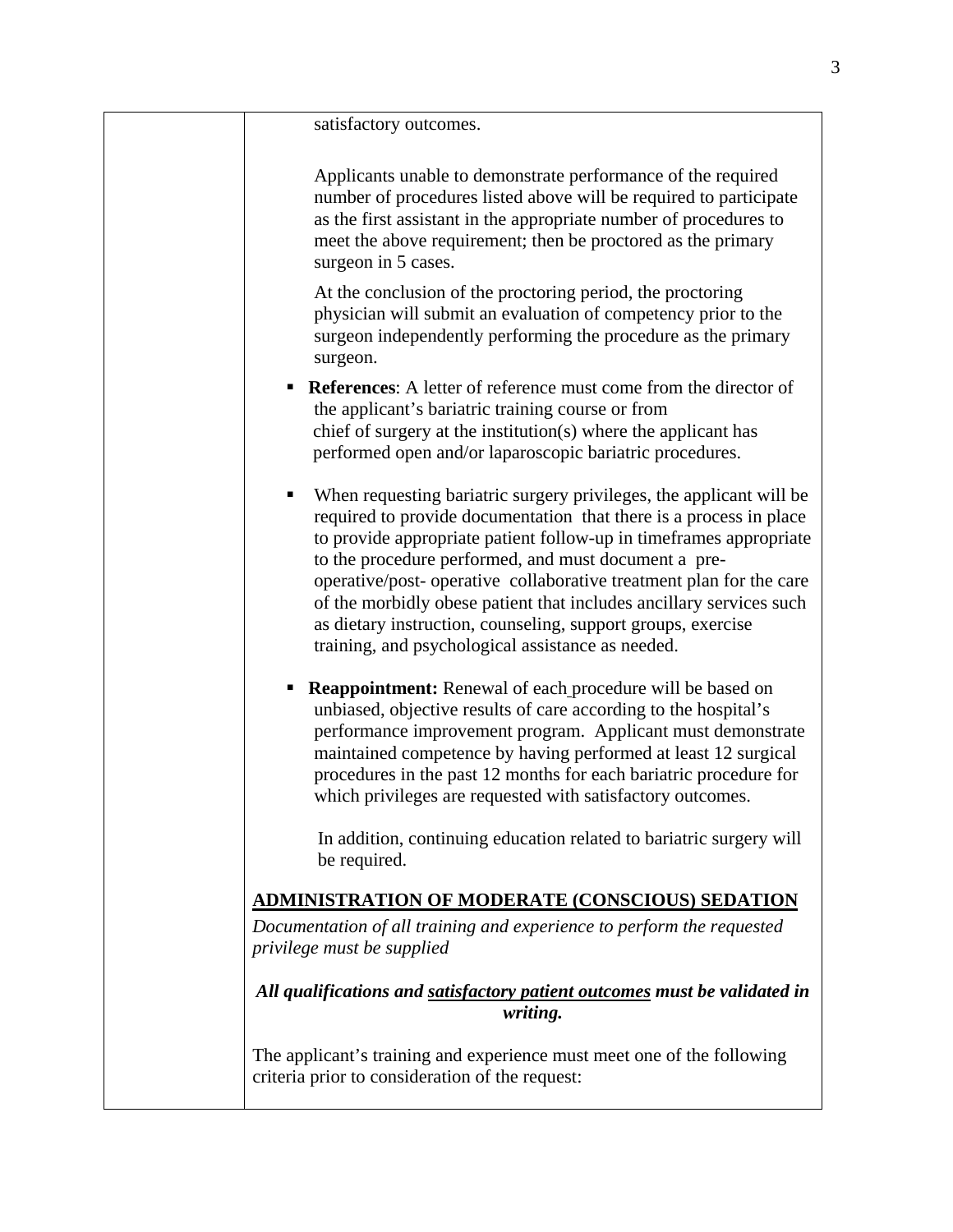|                   | 1.<br>Moderate (Conscious) sedation performed as part of<br>residency training and at least 10 cases performed<br>as the primary physician in the last 24 months. (5<br>cases/12 months)<br><b>OR</b>                                                                                                                                                                                                                                                                                                                                           |
|-------------------|-------------------------------------------------------------------------------------------------------------------------------------------------------------------------------------------------------------------------------------------------------------------------------------------------------------------------------------------------------------------------------------------------------------------------------------------------------------------------------------------------------------------------------------------------|
|                   | 2.<br>Physician has Moderate (Conscious) Sedation<br>privileges at another hospital and has performed at<br>least 10 cases in the last 24 months. (5 cases/12)<br>months)<br><b>OR</b>                                                                                                                                                                                                                                                                                                                                                          |
|                   |                                                                                                                                                                                                                                                                                                                                                                                                                                                                                                                                                 |
|                   | 3.<br>Physician has administered Moderate (Conscious)<br>Sedation at least10 times in the last 24 months at<br>UPMC Horizon. (5 times in 12 months)<br><b>OR</b>                                                                                                                                                                                                                                                                                                                                                                                |
|                   | 4.<br>Physician currently holds an Anesthesia<br>Unrestricted Permit Certified by the Commonwealth<br>of Pennsylvania and has<br>administered<br>Moderate (Conscious) Sedation at least 10 times in<br>the last 24 months.(5 times in 12 months)<br><b>OR</b>                                                                                                                                                                                                                                                                                   |
|                   | 5.<br>Physician has successfully completed the<br>educational program "Practice Guidelines for<br>Sedation and Analgesia by non-Anesthesiologists"<br>and requests provisional privileges pending the<br>successful completion of monitored administration<br>of 10 Moderate (Conscious) Sedation cases<br>within 24 months. (5 cases in 12 months)<br>(Includes physicians who previously have been<br>granted Moderate (Conscious) Sedation Privileges<br>however cannot provide evidence of experience /<br>outcomes in the past 12 months.) |
|                   | <b>AND</b>                                                                                                                                                                                                                                                                                                                                                                                                                                                                                                                                      |
|                   | 6.<br>Physician is qualified to rescue patients who<br>unavoidably or unintentionally slip into a deeper-<br>than-desired level of sedation. At a minimum,<br>physician must have (in addition to one of the<br>above) current basic life support certification<br>for airway management.                                                                                                                                                                                                                                                       |
|                   | <b>CRITERIA FOR GENERAL LASER SURGERY</b>                                                                                                                                                                                                                                                                                                                                                                                                                                                                                                       |
| <b>Education:</b> | M.D., D.O., D.M.D., D.D.S., D.P.M.                                                                                                                                                                                                                                                                                                                                                                                                                                                                                                              |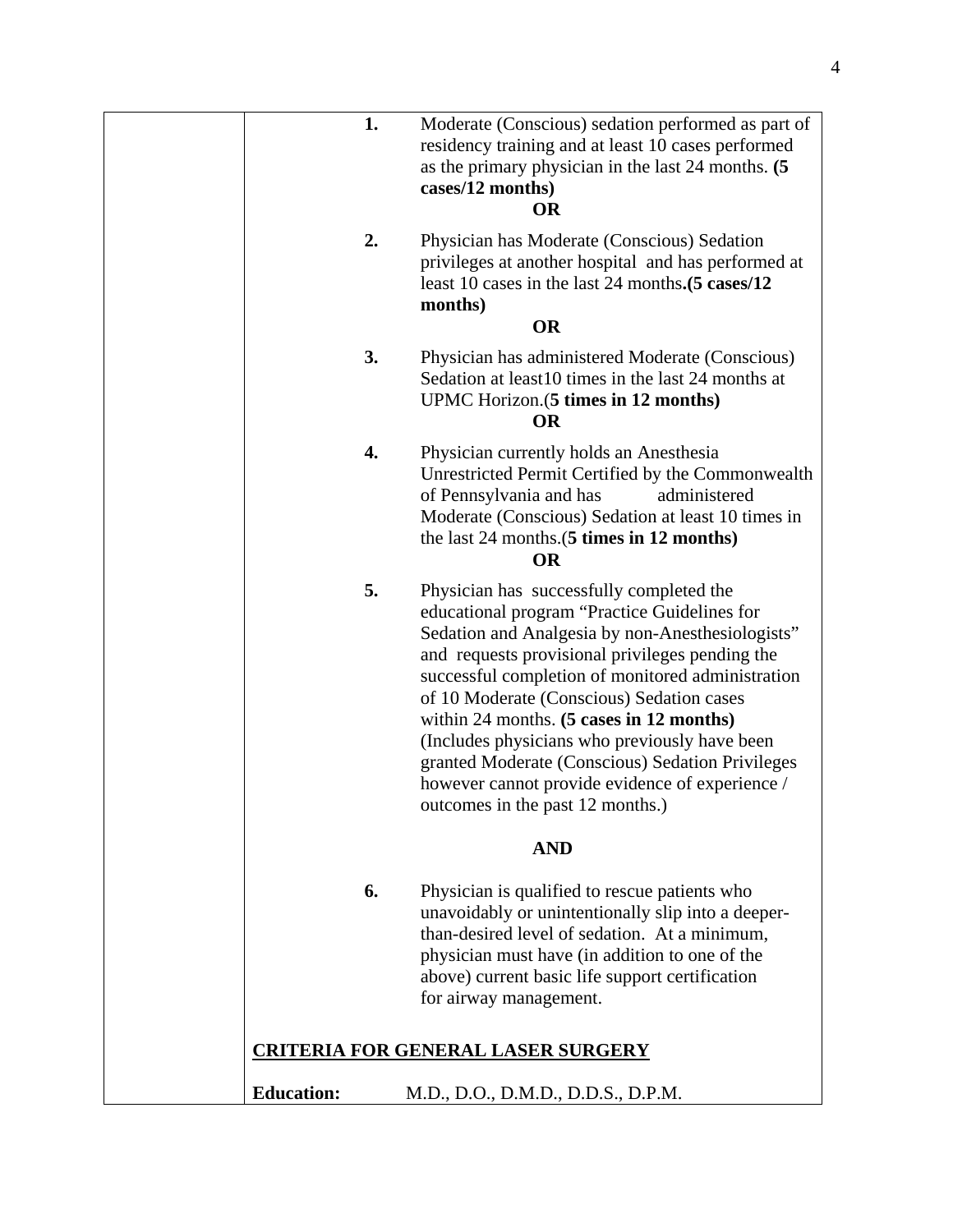| <b>Training:</b>                    | The applicant must be able to demonstrate<br>successful completion of an approved residency<br>program in general surgery or a surgical<br>subspecialty (with exceptions made for practitioners<br>such as dermatologists and podiatrists). The<br>applicant must also have participated in at least 10<br>hours of residency/post-graduate education<br>concerning laser physics, indications, equipment<br>use, and complications                                     |  |
|-------------------------------------|-------------------------------------------------------------------------------------------------------------------------------------------------------------------------------------------------------------------------------------------------------------------------------------------------------------------------------------------------------------------------------------------------------------------------------------------------------------------------|--|
| <b>Experience:</b>                  | The applicant must provide evidence that during the<br>education/training, hands-on application of the laser<br>was included. The suggested level of activity for<br>initial granting /renewal of privileges is five (5)<br>procedures in 12 months.<br>Proctoring will be required for those not meeting the<br>suggested level of activity. Proctoring will continue<br>until the practitioner has successfully<br>reached the suggested 12 month activity level (5). |  |
| <b>References:</b>                  | A letter of reference must come from the<br>department chairman or another appropriate<br>physician at the hospital/organization where the<br>physician currently holds laser privileges, or from<br>the director of the physician's residency program, or<br>continuing medical education course director.                                                                                                                                                             |  |
| <b>Reappointment:</b>               | Reappointment will be recommended according to<br>the "Policy on Appointment, Reappointment and<br>Clinical Privileges." Consideration will be given to<br>continuing medical education programs that cover<br>developments in the use of this facility's type of<br>laser, and actual results of laser usage during the<br>past 12 months.                                                                                                                             |  |
| <b>CAPSULE ENDOSCOPY PRIVILEGES</b> |                                                                                                                                                                                                                                                                                                                                                                                                                                                                         |  |
| <b>Education:</b>                   | MD or DO                                                                                                                                                                                                                                                                                                                                                                                                                                                                |  |
| <b>Training:</b>                    | The applicant must have completed an<br>ACGME/AOA accredited program in<br>gastroenterology, general surgery, or radiology<br>that included training in standard upper GI                                                                                                                                                                                                                                                                                               |  |